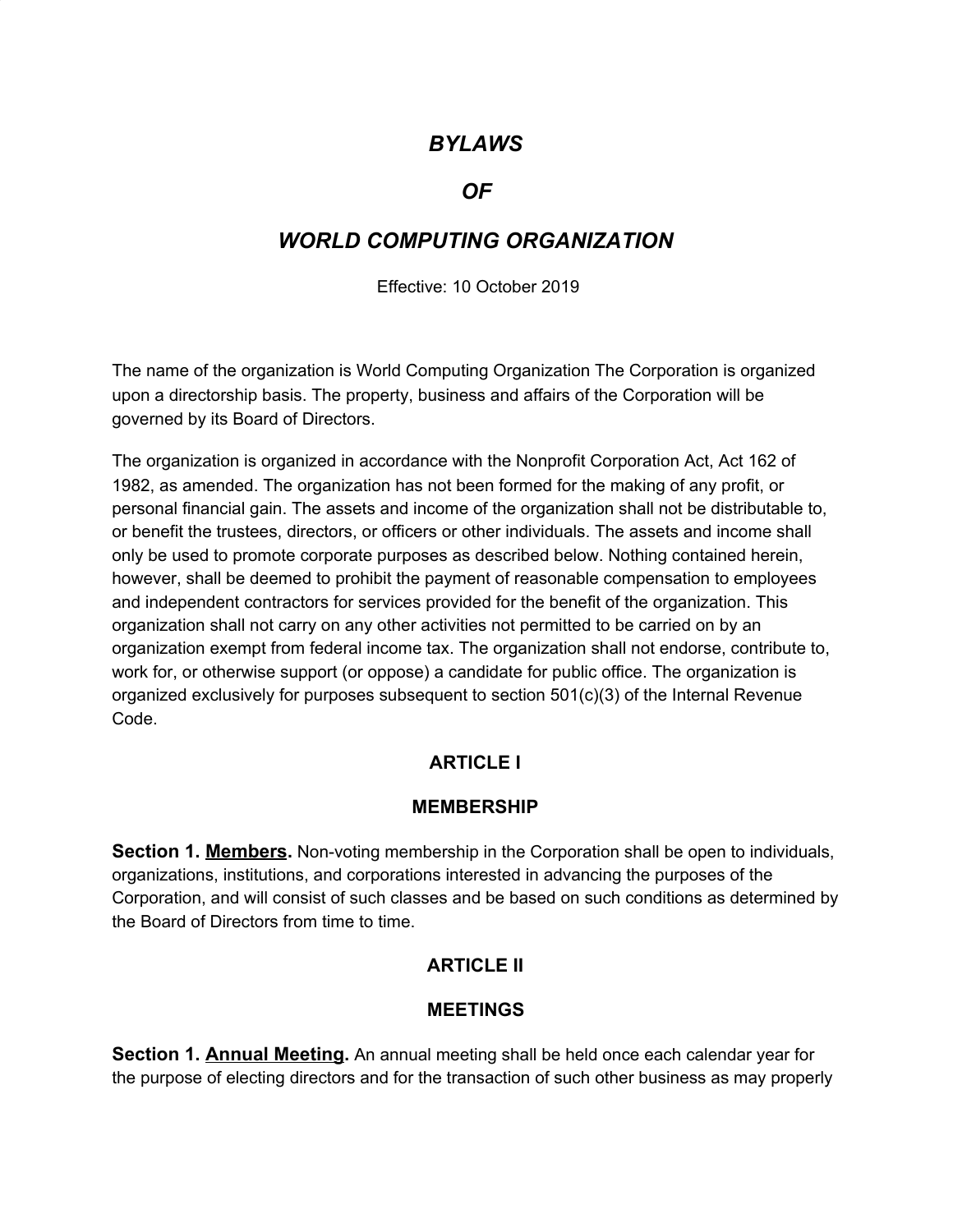come before the meeting. The annual meeting shall be held at the time and place designated by the Board of Directors from time to time.

**Section 2. Special Meetings.** Special meetings may be requested by the President or the Board of Directors. A special meeting is not required to be held at a geographic location if the meeting is held by means of the internet or other electronic communications technology.

**Section 3. Regular Meetings.** Regular meetings shall be scheduled at regular intervals. The regular meetings may be held at a geographical location or virtually.

**Section 4. Notice.** Electronically-written notice of all meetings shall be provided under this section or as otherwise required by law. The Notice shall state the place, date, and hour of meeting, and if for a special meeting, the purpose of the meeting. Such notice shall be electronically communicated to all directors of record at the address shown on the corporate books, at least 7 days prior to the meeting. Special meetings may be held at any time upon twenty-four (24) hours notice.

**Section 5. Place of Meeting.** Meetings shall be held at the organization's principal place of business unless otherwise stated in the notice. Unless the articles of incorporation or bylaws provide otherwise, the board of directors may permit any or all directors to participate in a regular or special meeting by, or conduct the meeting through the use of, any means of communication by which all directors participating may simultaneously communicate with each other during this meeting. A director participating in a meeting by this means shall be deemed to be present in person at the meeting.

**Section 6. Quorum.** A majority of the directors (51%) shall constitute a quorum at a meeting. In the absence of a quorum, a majority of the directors may adjourn the meeting to another time without further notice. If a quorum is represented at an adjourned meeting, any business may be transacted that might have been transacted at the meeting as originally scheduled. The directors present at a meeting represented by a quorum may continue to transact business until adjournment, even if the withdrawal of some directors results in representation of less than a quorum.

## **ARTICLE III**

## **DIRECTORS**

**Section 1. Power and Duties of the Board of Directors.** The organization shall be managed by a Board of Directors. The Board of Directors shall manage the business, property and affairs of the organization, and may exercise and delegate any and all of the powers of the organization as it sees fit, subject only to restrictions imposed by statute, the organization Articles of Incorporation, and these Bylaws. The Board of Directors shall establish corporate and administrative policies; authorize operational goals and objectives; emphasize overall corporate planning; authorize agreements and contracts; adopt the budget; approve committee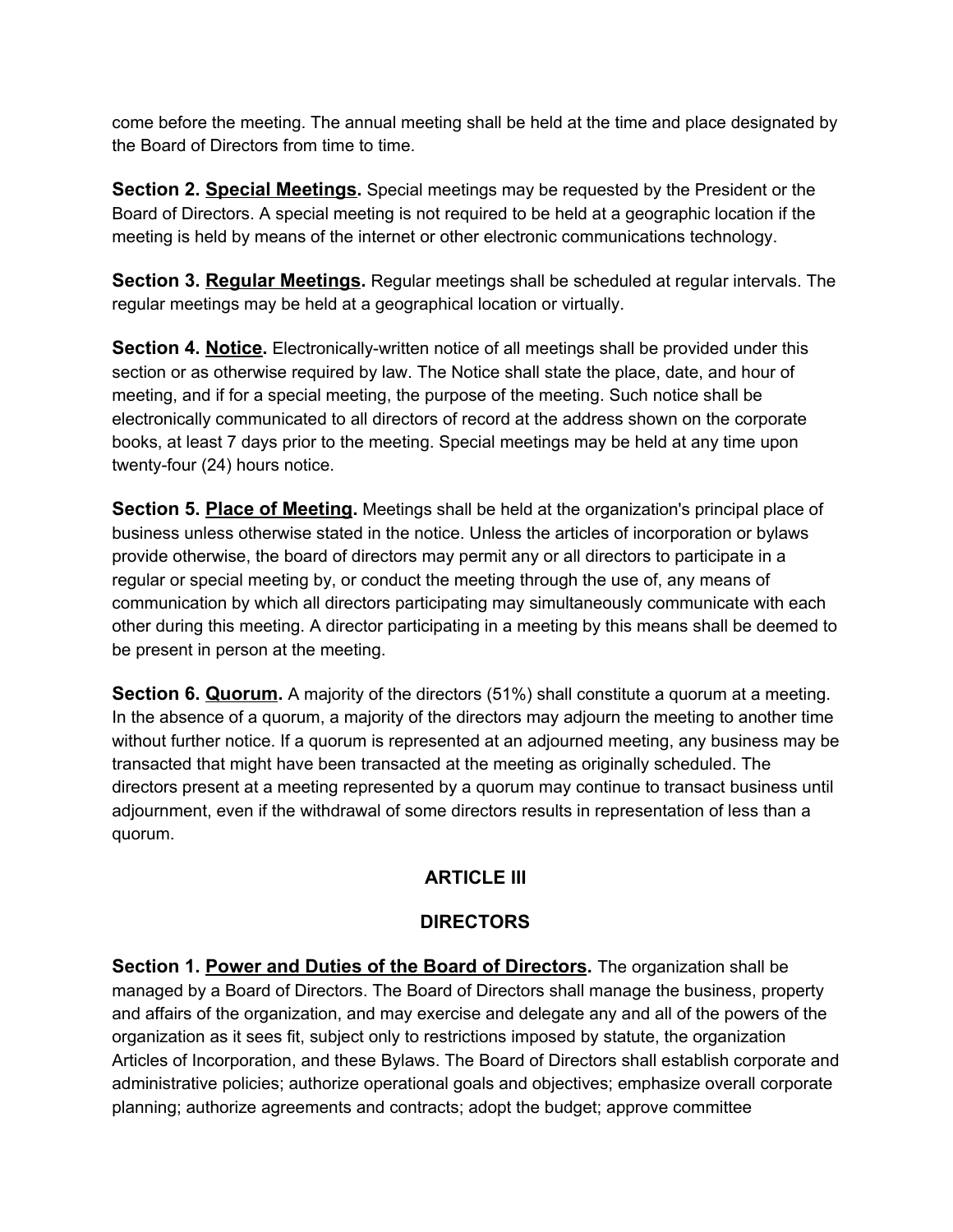appointments; provide for the maintenance of headquarters; employ, direct and discharge executive personnel; authorize meetings; review committee reports; and determine action to be taken. Board members shall actively participate in community outreach, gift solicitation, and event and campaign planning. Directors are allowed to also serve as officers as well.

**Section 2. Number of Directors.** The board shall have up to 7 directors, but no fewer than 3 directors.

**Section 3. Election and Term of Office.** The directors shall be elected at the annual meeting. Each director shall serve a term of two (2) years, or until a successor has been elected and qualified. The founding directors shall serve a term with an indefinite length. Directors are eligible for election for unlimited consecutive terms. The Board of Directors may vote to set the amount of available seats on a yearly basis. The Board of Directors may nominate one person for each of the available seats to be filled on the Board of Directors, if needed. New directors shall be elected by all the directors present at such a meeting, provided there is a quorum present. All current directors shall agree unanimously on a new director to be added. The new term shall begin one week after the date of an election. The new director added shall be up for reelection with the other directors.

**Section 4. Quorum.** A simple majority of directors (51%) shall constitute a quorum.

**Section 5. Adverse Interest.** In the determination of a quorum of the directors, or in voting, the disclosed adverse interest of a director shall not disqualify the director or invalidate his or her vote.

**Section 6. Regular Meeting.** The Board of Directors shall meet immediately after the election for the purpose of electing its new officers, appointing new committee chairpersons and for transacting such other business as may be deemed appropriate. The Board of Directors may provide, by resolution, for additional regular meetings without notice other than the notice provided by the resolution.

**Section 7. Special Meeting.** Special meetings may be requested by the President, or any two directors by providing twenty-four (24) hours by Electronically-Written notice. Minutes of the meeting shall be sent to the Board of Directors within two weeks after the meeting. A special meeting is not required to be held at a geographic location if the meeting is held by means of the internet or other electronic communications technology.

**Section 8. Procedures.** The vote of a majority of the directors present at a properly called meeting at which a quorum is present shall be the act of the Board of Directors, unless the vote of a greater number is required by law or by these by-laws for a particular resolution. A director of the organization who is present at a meeting of the Board of Directors at which action on any corporate matter is taken shall be presumed to have assented to the action taken unless their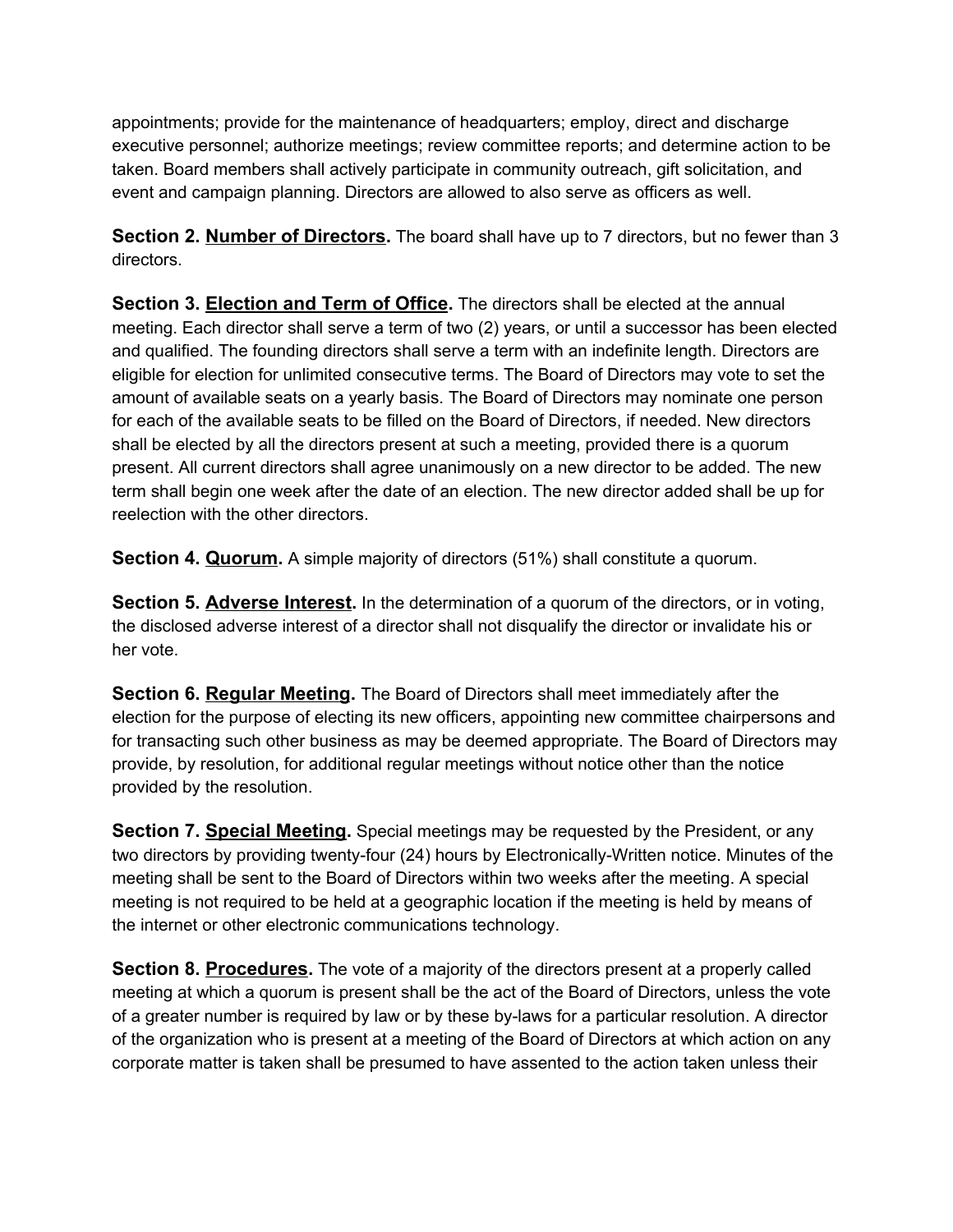dissent shall be entered in the minutes of the meeting. The Board shall keep written minutes of its proceedings in its permanent records.

**Section 9. Informal Action.** Any action required to be taken at a meeting of directors, or any action which may be taken at a meeting of directors or of a committee of directors, may be taken without a meeting if a consent in writing setting forth the action so taken, is signed by all of the directors or all of the members of the committee of directors, as the case may be.

**Section 10. Resignation, Removal, and Vacancies.** Resignation from the Board of Directors must be in writing or electronic communication, and the notice of resignation must be sent to all of the directors, and officers. A director shall be subject to removal, with or without cause, at a meeting called for that purpose. The founding directors shall not be subject to removal. Any vacancy that occurs on the Board of Directors, whether by death, resignation, removal or any other cause, may be filled by the remaining directors. A director elected to fill a vacancy shall serve the remaining term of his or her predecessor, or until a successor has been elected and qualified. All directors must vote unanimously to remove a director. The director in consideration for removal, vote will be invalided.

**Section 11. Committees.** To the extent permitted by law, the Board of Directors may appoint from its members a committee or committees, temporary or permanent, and designate the duties, powers and authorities of such committees.

**Section 12. Compensation.** The Board of Directors receives no compensation other than reasonable expenses.

## **ARTICLE IV**

#### **OFFICERS**

**Section 1. Number of Officers.** The officers of the organization shall be a President, a Vice President, a Treasurer, and a Secretary. The President may not serve concurrently as a Vice President.

**President.** The President shall be the chief executive officer and shall preside at all meetings of the Board of Directors and its Executive Committee, if such a committee is created by the Board.

**Vice President.** The Vice President shall perform the duties of the President in the absence of the President and shall assist that office in the discharge of its leadership duties.

**Secretary.** The Secretary shall give notice of all meetings of the Board of Directors and Executive Committee, shall keep an accurate list of directors, and shall have the authority to certify any records, or copies of records, as the official records of the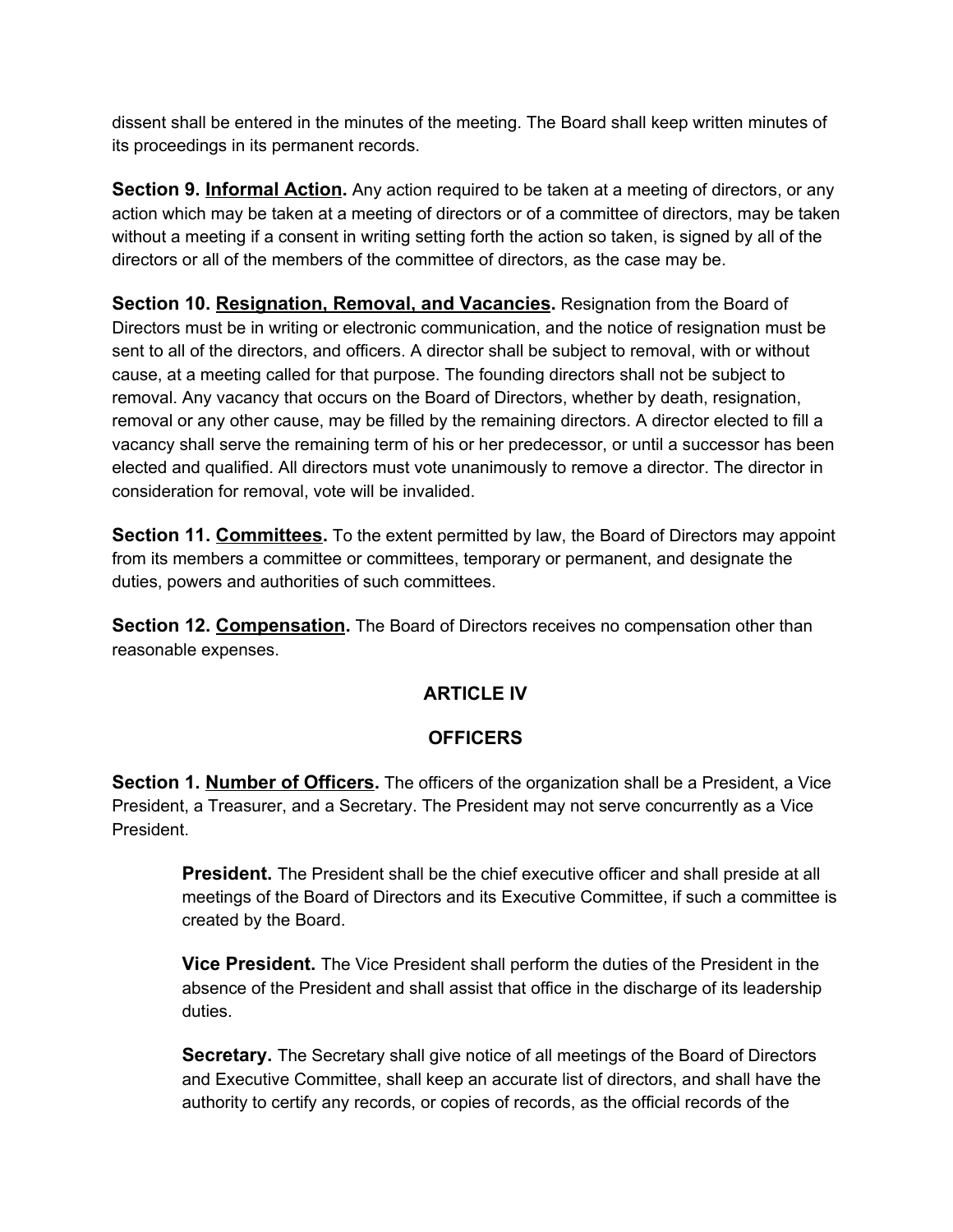organization. The Secretary shall maintain the minutes of the Board of Directors' meetings and all committee meetings.

**Treasurer.** The Treasurer shall be responsible for conducting the financial affairs of the organization as directed and authorized by the Board of Directors and Executive Committee, if any, and shall make reports of corporate finances as required, but no less often than at each meeting of the Board of Directors and Executive Committee.

**Section 2. Election and Term of Office.** The officers shall be elected annually by the Board of Directors at the first meeting of the Board of Directors, immediately following the annual meeting. Each officer shall serve a one year term or until a successor has been elected and qualified.

**Section 3. Resignation, Removal, and Vacancies.** Resignation must be in writing or electronic communication, and the notice of resignation must be sent to all of the directors, and officers. The Board of Directors shall have the power to remove an officer or agent of the organization. Any vacancy that occurs for any reason may be filled by the Board of Directors.

## **ARTICLE V**

## **CORPORATE SEAL, EXECUTION OF INSTRUMENTS**

The organization shall not have a corporate seal. All instruments that are executed on behalf of the organization which are acknowledged and which affect an interest in real estate shall be executed by the President or any Vice-President and the Secretary or Treasurer. All other instruments executed by the organization, including a release of mortgage or lien, may be executed by the President or Vice-President. Notwithstanding the preceding provisions of this section, any written instrument may be executed by any officer(s) or agent(s) that are specifically designated by resolution of the Board of Directors.

## **ARTICLE VI**

#### **AMENDMENT TO BYLAWS**

The bylaws may be amended, altered, or repealed by the Board of Directors by a unanimous director vote, at any regular or special meeting. The text of the proposed change shall be distributed to all board members at least ten (10) days before the meeting.

## **ARTICLE VII**

## **INDEMNIFICATION**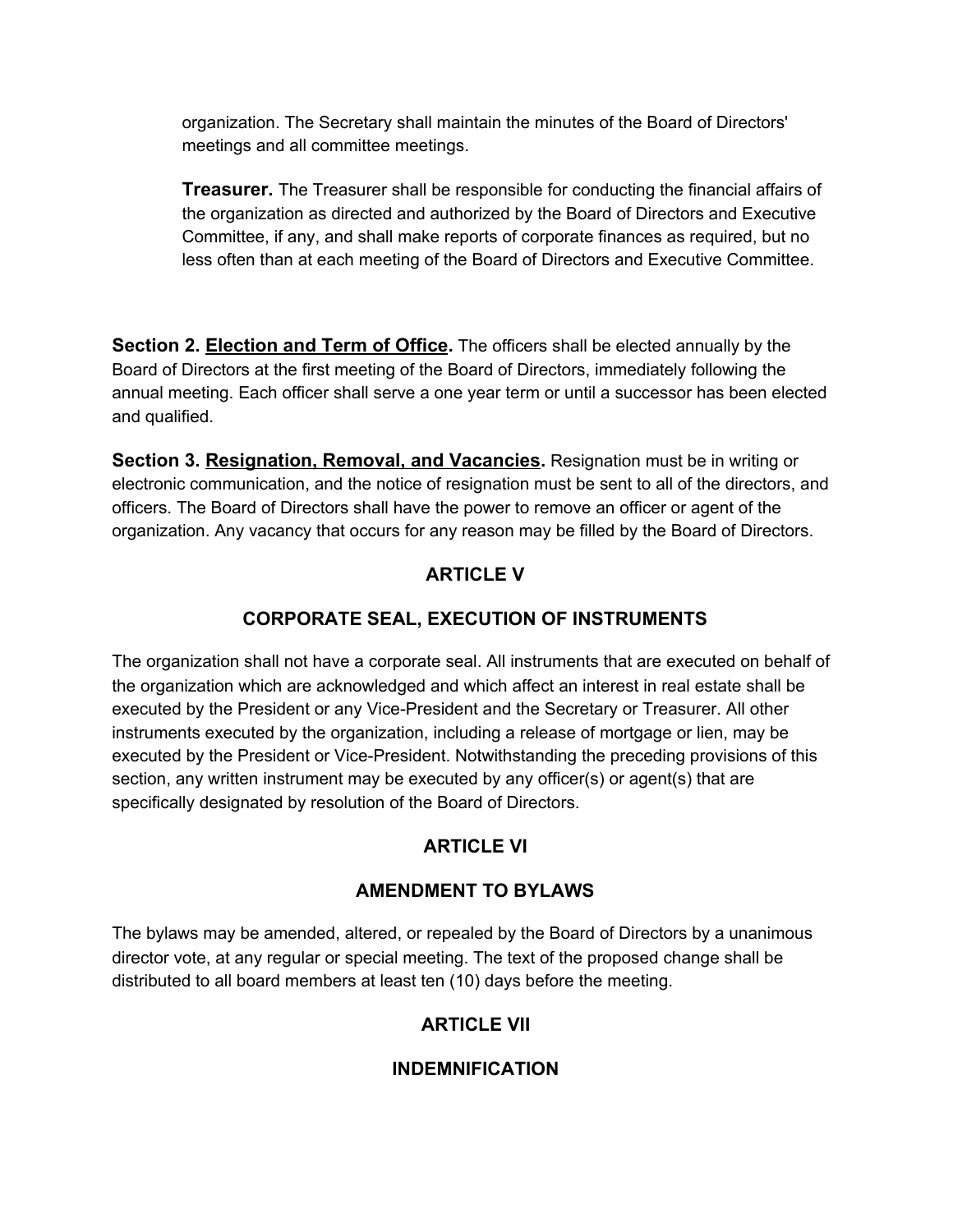Any director or officer who is involved in litigation by reason of his or her position as a director or officer of this organization shall be indemnified and held harmless by the organization to the fullest extent authorized by law as it now exists or may subsequently be amended (but, in the case of any such amendment, only to the extent that such amendment permits the organization to provide broader indemnification rights).

#### **ARTICLE VIII**

#### **CONFLICT OF INTEREST**

No officer or director may vote or act independently on any matter in which that member has a personal or financial conflict of interest.

#### **ARTICLE IX**

#### **DISSOLUTION**

The organization may be dissolved only with authorization of its Board of Directors given at a special meeting called for that purpose. In the event of the dissolution of the organization, the assets shall be applied and distributed as follows:

All liabilities and obligations shall be paid, satisfied and discharged, or adequate provision shall be made therefore. Assets not held upon a condition requiring return, transfer, or conveyance to any other organization or individual shall be distributed, transferred, or conveyed, in trust or otherwise, to charitable and educational organization, organized under Section 501(c)(3) of the Internal Revenue Code of 1986, as amended, of a similar or like nature to this organization, as determined by the Board of Directors.

## **ARTICLE X**

#### **MISCELLANEOUS**

**Section 1. Fiscal Year.** The fiscal year of the Corporation will end on the last day of December.

**Section 2. Amendments.** The Governance Committee shall review the By-laws annually. In order to amend the By-laws, notice of the proposed amendment shall be delivered electronically to each member of the Board of Directors at least two weeks prior to the time of the vote on the proposed amendment. The Bylaws shall be amended by a two-thirds vote of the Board of **Directors**